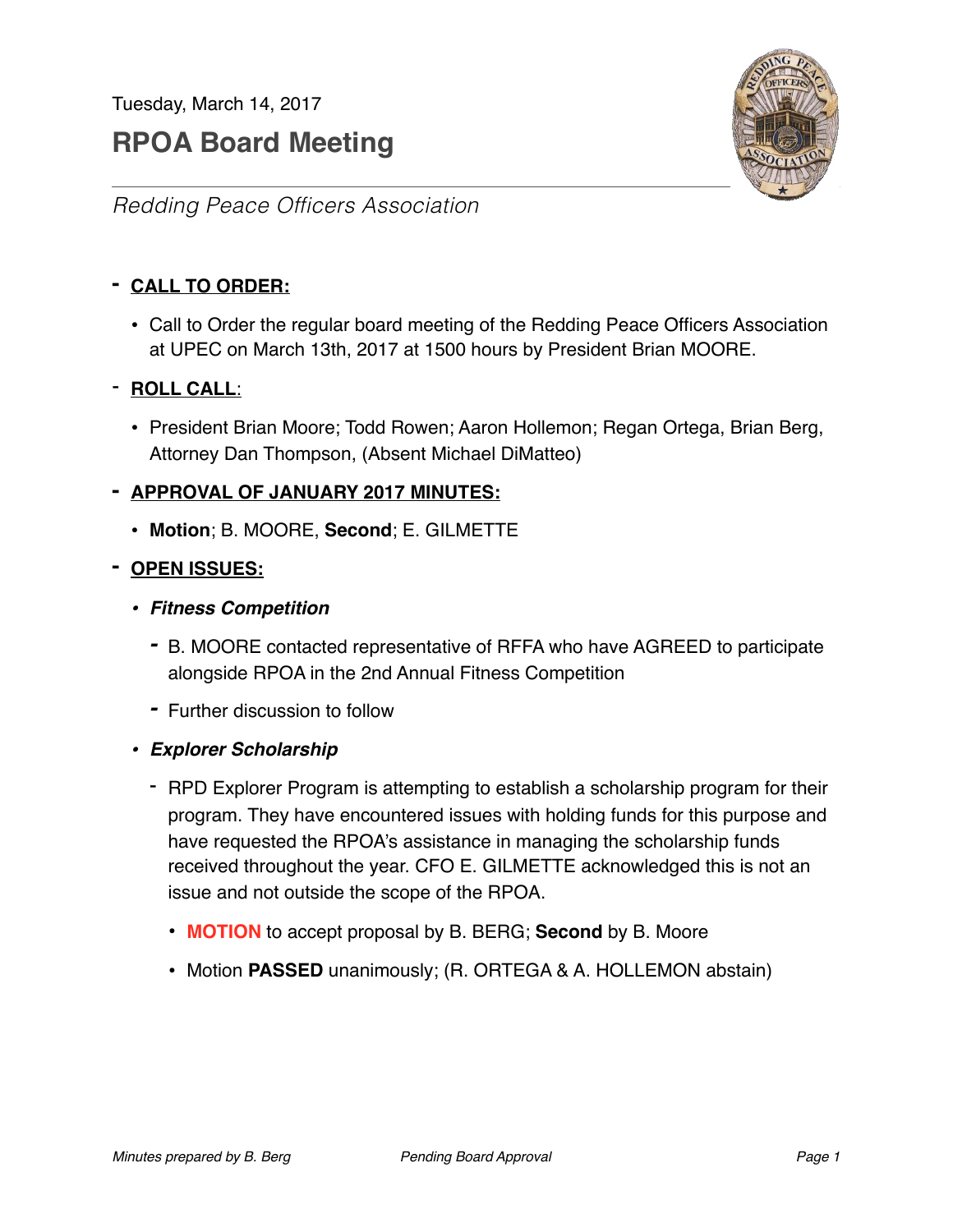Tuesday, March 14, 2017

#### *• RPOA Office Computer Update*

- Last General Membership meeting, the membership approved up to \$2,500 to be spent on new computer and hardware for RPOA business.
- B. BERG proposed a total package priced at \$2349.00 including;
	- (1) Refurbished 2015 model 15.5" MacBook Pro \$2349
	- (1) Seagate 1TB Portable Hard Drive \$54.99.00
	- (1) Apple Keyboard \$49.00
- B. MOORE requested we seek other options including getting an older laptop computer refurbished.
	- Board **APPROVED** spending up to \$150 to repair current laptop if feasible.
		- B. BERG to report back to board on findings.

#### *• Council Meeting Scheduling*

- As discussed at a meeting in late 2016, B. BERG will propose a schedule of Redding City Council Meeting for RPOA Board Members to attend.
- Board members will be obligated to attend not more than two council meetings a year. The purpose is to be more visible to the public and to have a presence at these meetings to stay more in touch with the goings on within City Government.
- *• Retirement Gifts*
	- CST Mike Darling plaque and courtesy check for \$400
		- E. GIMLETTE to issue
- *• RPOA Storage Unit*
	- B. MOORE & R. ORTEGA checked the RPOA storage unit located on Hartnell Avenue (\$70.00/mo).
	- Inside were only a few items of value, mostly garbage
	- **MOTION** by B. MOORE to vacate stage unit and discard needless property; **Second** by B. BERG
		- Motion **PASSED** unanimously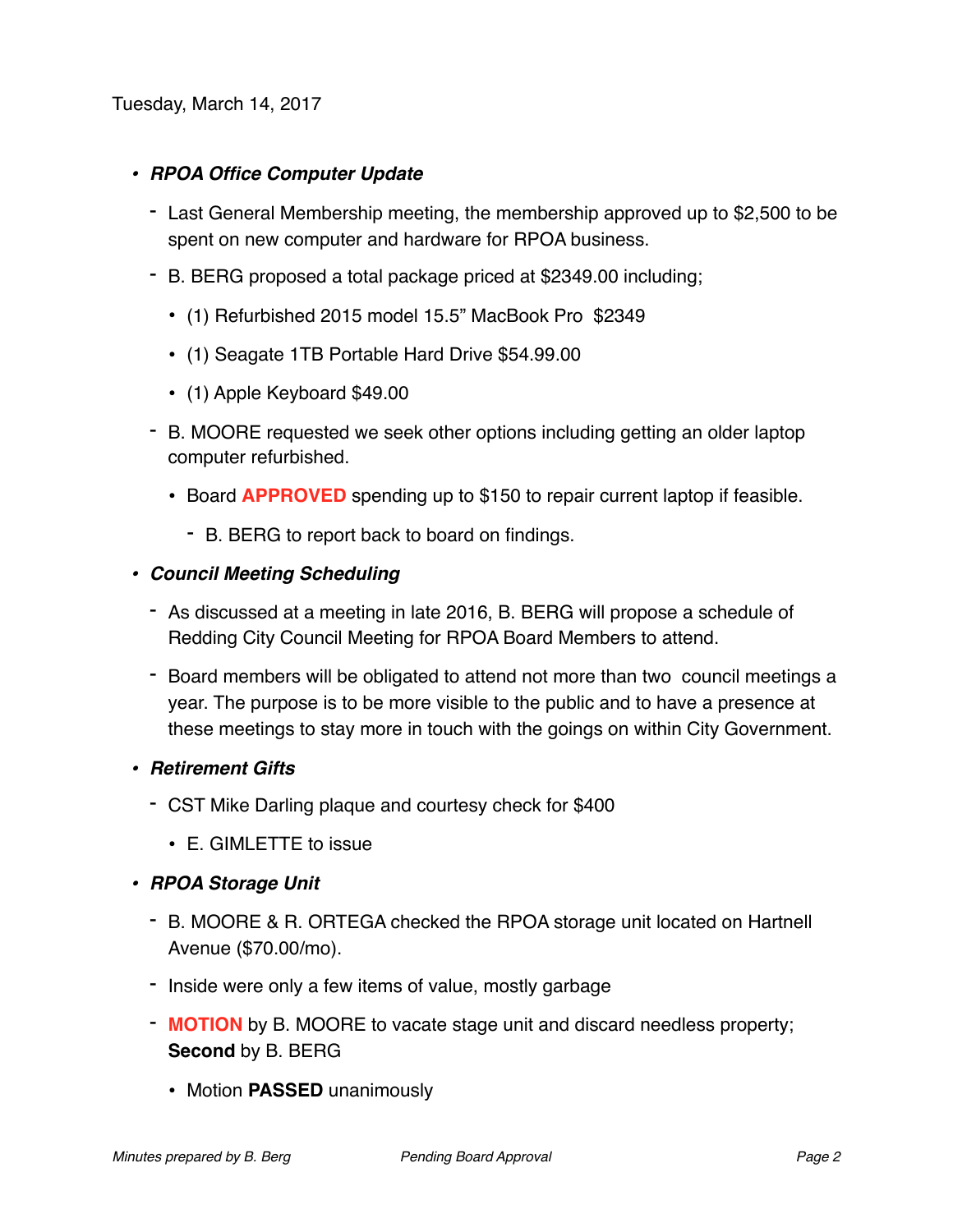# *• New RPOA OFFICE; 1650 Oregon Street Suite 202, Redding, CA 96001*

- In early March 2017, after much discussion over the past year, a majority of RPOA Board members visited, and approved to open negotiations, for a new RPOA office and meeting space at 1650 Oregon Street Suite 202 in downtown Redding. A contract was drafted after negotiations with the building owner.
- On March 8th, 2017, a **MOTION** was made by R. ORTEGA to accept the contract drafted (see attached Exhibit A). A **Second** was made by B. BERG.
	- Motion **PASSED** unanimously
	- UPEC was notified in person, by letter and email on March 9th, 2017, providing a 30-day vacate notice (April 9, 2017) (See Exhibit B)
	- 1650 Oregon Street Suite 202 will be available to move in to on April 1, 2017.
	- RPOA Board Members will be moving the office on April 1, 2017
	- R. ORTEGA to secure insurance

#### **- DONATIONS**

•

- *• Dispatcher Appreciation Week*
	- Chief Paoletti requested RPOA donate to a RPD fund to celebrate Dispatcher Appreciation week from April 9-15, 2017
	- Due to tightened donation budget; RPOA Agrees to purchase up to \$25 worth of donuts during this week and deliver to SHASCOM as a sign of our appreciation.

# **- NEGOTIATIONS UPDATE**

- D. THOMSPON and B. MOORE provided update on todays negotiations meeting with the City. This meeting consisted of receiving a financial update from the COR Finance Department. RPOA provided the COR with a copy of the Financial Health study prepared by Tim Reilly, CPA (see attached). The COR had not had a chance to review the document in depth leading into the meeting.
- No offers or additional topic were offered.
- NEXT NEGOTIATIONS MEETING SCHEDULED FOR APRIL 13th, 2017.